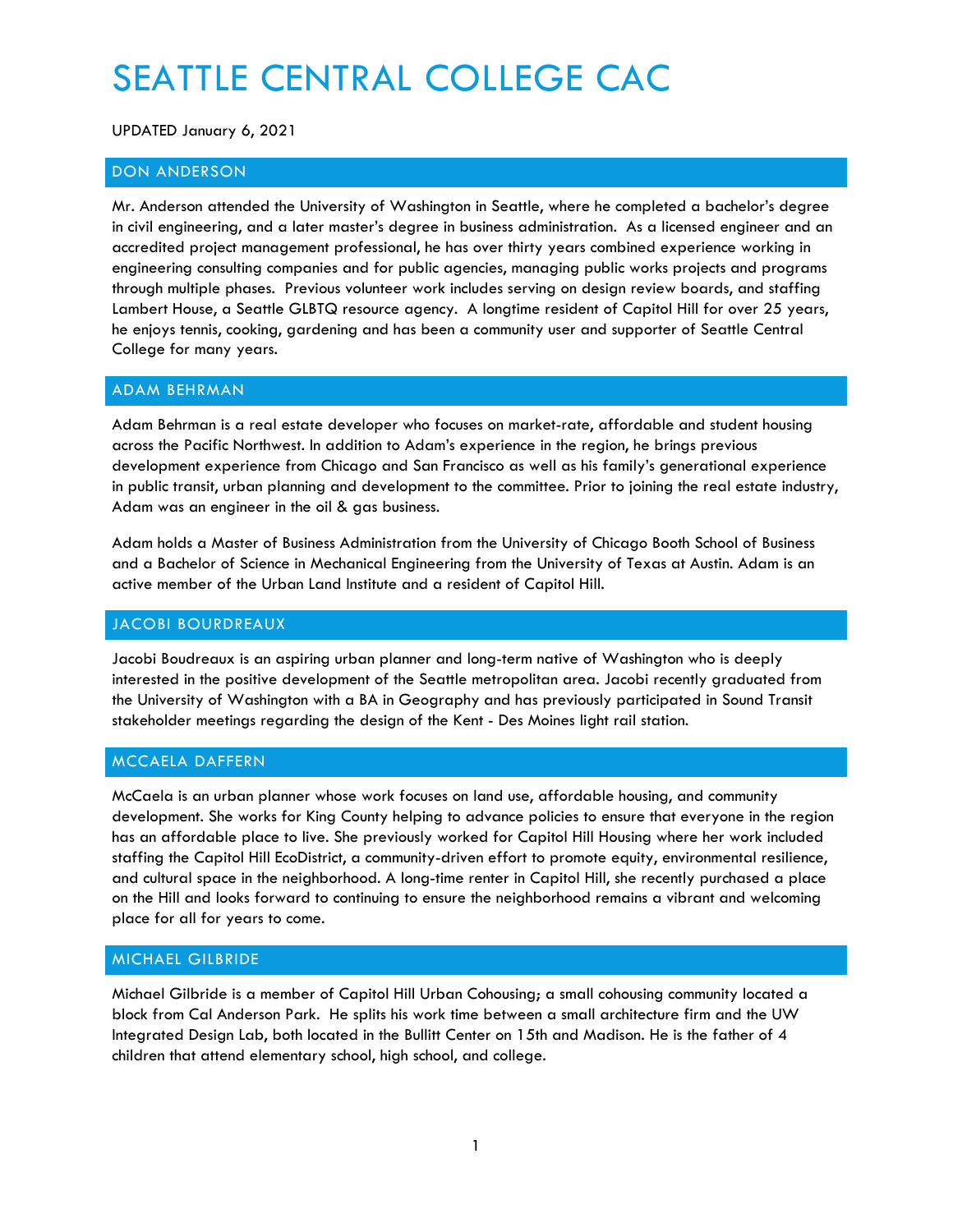# SEATTLE CENTRAL COLLEGE CAC

# TORI HALLIGAN

Tori Halligan is an experienced landscape designer with a demonstrated history of working in the architecture and planning industry. Her career has taken her to Shanghai, Los Angeles and back home again to Seattle. Currently a designer at a local landscape architecture and site planning firm, she works on projects that include Transit Oriented Development (TOD), campus design, mixed-use and multi-family housing, parks and trail systems. In addition to living on Capitol Hill for over a decade, she is actively involved in the community having participated as a team leader and design professional volunteer for the CHTC (Capitol Hill triangle Collab) LID I-5 collaborative. In her free time she enjoys taking walks in her Rainier Beach Neighborhood and bike touring.

### ERICA LOYND

Erica Loynd, architect with DLR Group, leads the regional practice of justice and civic facilities, including facilities for all government entities, in particular corrections and detention centers, courts, and public safety buildings. Her design approach centers on conversation with the owner and client to fully understand goals, needs, and the expectations of stakeholders. She understands this is especially important in public projects that frequently incur close scrutiny from community members who demand sound decisionmaking in how public funds are invested. Erica moved to Capitol Hill in 2007 across from the Seattle Central Community College before becoming a neighboring homeowner.

Erica is particularly passionate about sustainability, restorative justice, and the impact of the built environment on human wellness. She focuses on unifying all team members to explore design options that take advantage of passive opportunities in building orientation, envelope design, daylighting, natural ventilation, and material choices–strategies that are the essence of sustainability, and significantly reduce reliance on mechanical and electrical systems.

## JAMIE MERRIMAN-COHEN

Ms. Merriman-Cohen is a second-year graduate student in the University of Washington's Master of Urban Planning program, specializing in Historic Preservation. She worked for the City of Seattle Department of Planning and Development (now SDCI) Applicant Services Center Land Use and Construction Permit Specialist team for thirteen years and spent two years with Seattle Department of Transportation as a Strategic Advisor on an interdepartmental permit process improvement team. Ms. Merriman-Cohen has held leadership positions on several volunteer boards, most recently serving as the Advisory Board Chair for the University of Washington Stroum Center for Jewish Studies. Fun fact – Ms. Merriman-Cohen is a proud graduate of the Seattle Central Specialty Desserts and Breads program, and she is honored to have the opportunity to contribute to Seattle Central College's Master Planning process.

## BRITTNEY MORASKI

Brittney Moraski, a carless renter who commutes by Link Light Rail, has lived in Capitol Hill since 2016. She is a strategy manager at Starbucks, where she focuses on the business performance, real estate portfolio, and partner (employee) and customer experience in urban U.S. markets. Brittney has an MBA from the Kellogg School of Management at Northwestern University and an A.B. in history & literature from Harvard University. Taking classes at Bay de Noc Community College in Escanaba, Michigan as a dualenrolled high school student was a critical preparatory experience in Brittney's education. She is an active member of The Mountaineers and Hugo House.